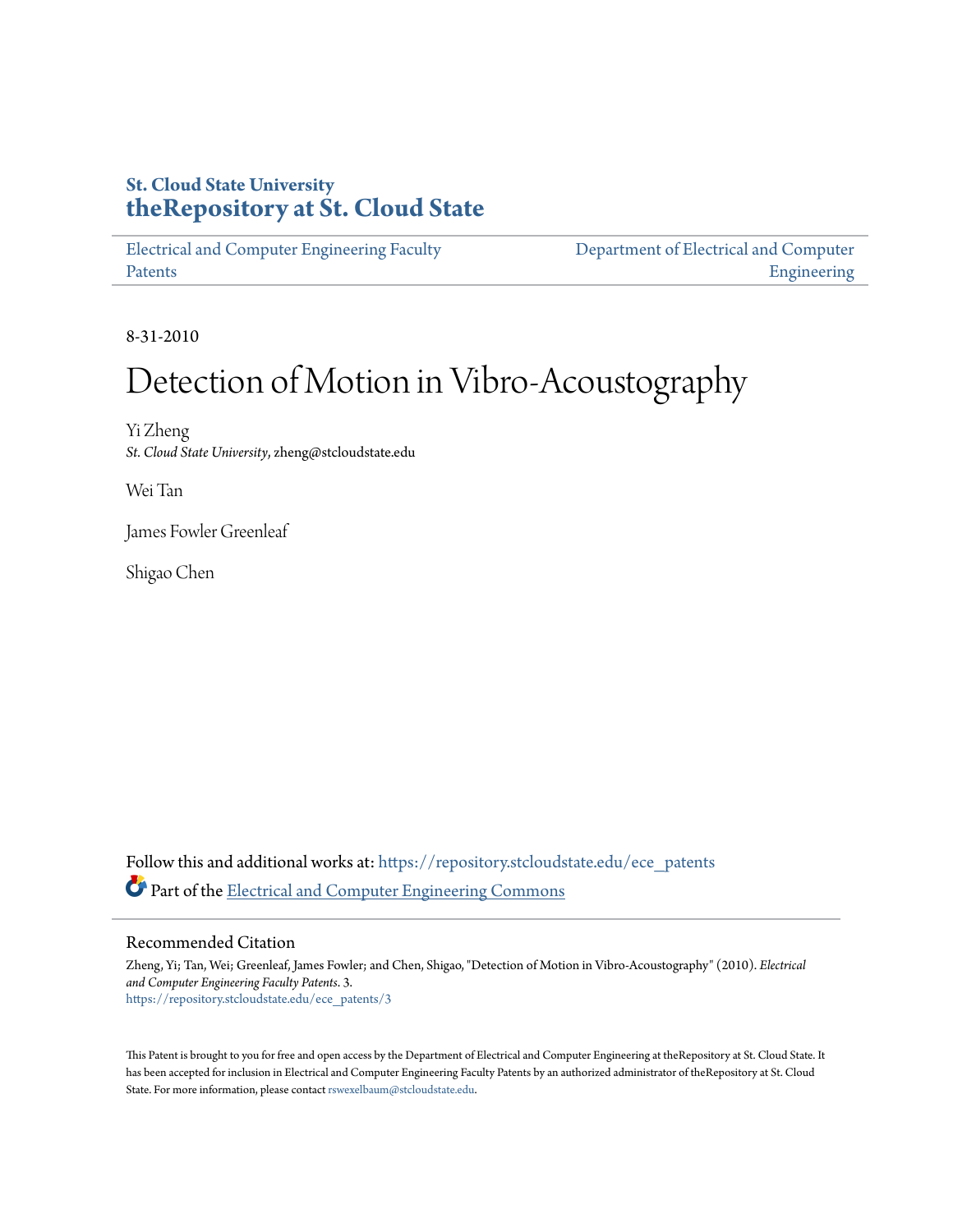

# (12) United States Patent

### Zheng et al.

### (54) DETECTION OF MOTION IN **VIBRO-ACOUSTOGRAPHY**

- (75) Inventors: Yi Zheng, Sartell, MN (US); Wei Tan, St. Cloud, MN (US); James Fowler Greenleaf, Rochester, MN (US); Shigao Chen, Rochester, MN (US)
- $(73)$ **Assignee: Mayo Foundation for Medical Education and Research**, Rochester, MN (US)
- $(* )$  Notice: Subject to any disclaimer, the term of this patent is extended or adjusted under 35 U.S.C. 154(b) by 1139 days.
- $(21)$ Appl. No.: 10/956,461
- Filed: Oct. 1, 2004  $(22)$

#### $(65)$ **Prior Publication Data**

US 2005/0165306 A1 Jul. 28, 2005

### **Related U.S. Application Data**

- $(60)$ Provisional application No. 60/508,371, filed on Oct. 3, 2003.
- $(51)$  Int. Cl. A61B 8/00  $(2006.01)$
- $(52)$ U.S. Cl. 600/444; 601/2; 606/128; 73/1.82; 73/1.89
- $(58)$ Field of Classification Search .................. 600/437, 600/438, 441, 444, 442; 601/2; 606/128; 73/1.82, 1.89

See application file for complete search history.

#### $(56)$ **References Cited**

### **U.S. PATENT DOCUMENTS**

- 5,487,306 A \* 5.606.971 A 3/1997 Sarvazyan
- 5,810,731 A 9/1998 Sarvazyan

#### US 7,785,259 B2  $(10)$  Patent No.:

#### (45) Date of Patent: Aug. 31, 2010

| 5,903,516 A     |  | 5/1999 Greenleaf et al.         |
|-----------------|--|---------------------------------|
| 5,991,239 A     |  | 11/1999 Fatemi-Booshehri et al. |
| 6,045,504 A $*$ |  | 4/2000 Muzilla et al.  600/437  |
| 6.068.597 A $*$ |  |                                 |
| 6,245,016 B1*   |  |                                 |
| 6.764.448 B2    |  | 7/2004 Trahey et al.            |
| 6.951.544 B2    |  | $10/2005$ Trahev et al.         |
| 6,984,209 B2*   |  | 1/2006 Hynynen et al.  600/438  |

### OTHER PUBLICATIONS

S. Chen, et al., Complex Stiffness Quantificatin Using Ultrasound Stimulated Vibrometry, 2003 IEEE Ultrasonics Symposium pp. 941-944

Xiaoming Zhang, et al., Excitation and Measurement of Flexural Waves in Arterial Vessels, 2003 IEEE Ultrasonics Symposium pp. 1883-1886

Xiaoming Zhang, et al Excitation and Measurement Of Flexural Waves in Arterial Vessels, 2003 IEEE Ultrasonics Symposium pp. 1883-1886.

S.Chen et al, Complex Stiffness Quantification Using Ultrasound Stimulated Vibrometry, 2003 IEEE Ultrasonics Symposium pp. 941-944

\* cited by examiner

Primary Examiner-Long V Le Assistant Examiner-Ellsworth Weatherby

(74) Attorney, Agent, or Firm-Qualres & Brady LLP

#### $(57)$ **ABSTRACT**

Harmonic motion is produced in a subject using vibro-acoustography. An ultrasonic imaging system repetitively interrogates the subject and the Doppler shift in the reflected echo signals is analyzed to measure the phase and amplitude of harmonic motion produced in the subject at different prescribed frequencies. Shear wave propagation through the subject is determined from this information and mechanical properties related to "stiffness" of the subject are determined. A Kalman filter is employed in the phase and amplitude measurement to extract the harmonic motion information from background noise.

### 15 Claims, 3 Drawing Sheets

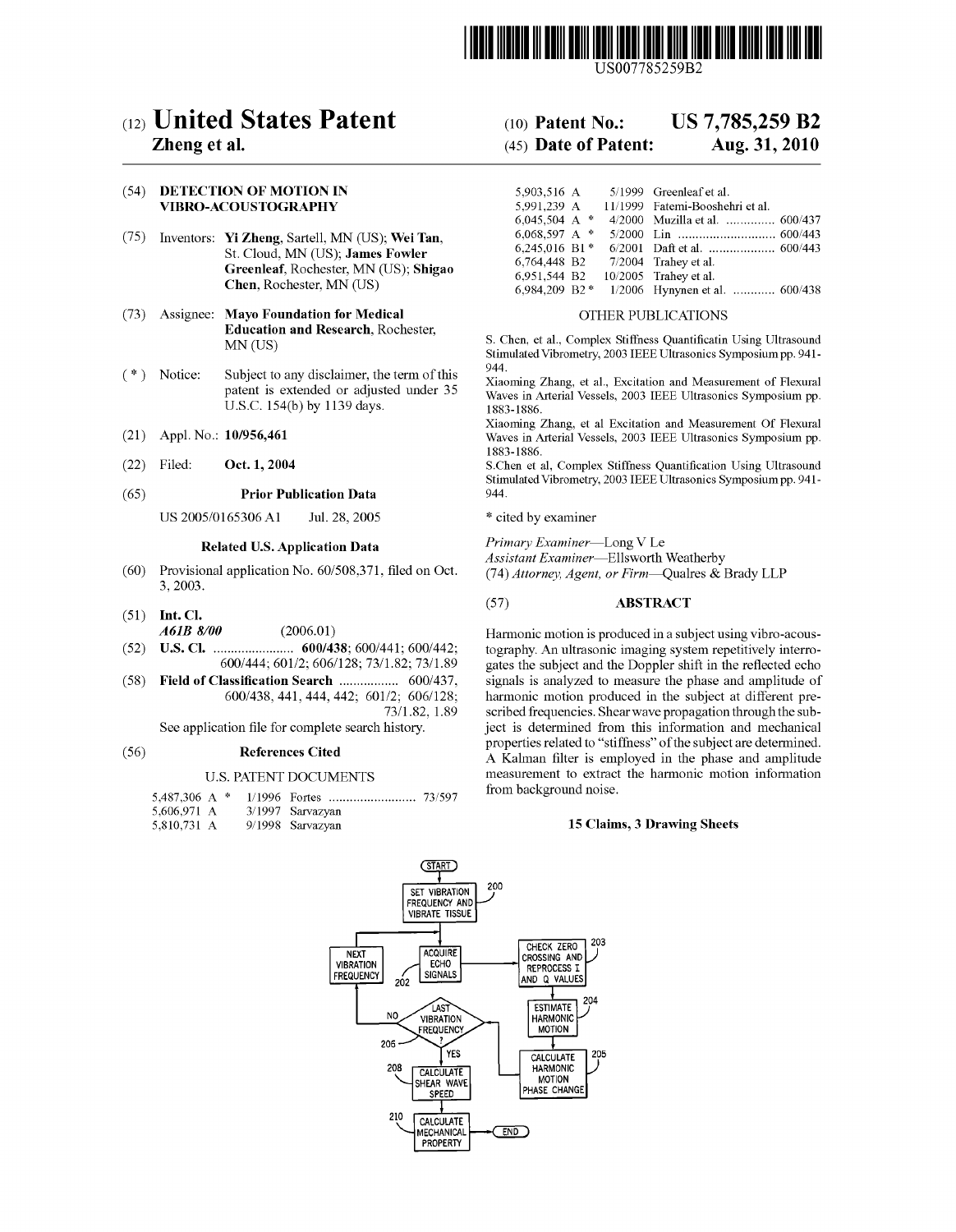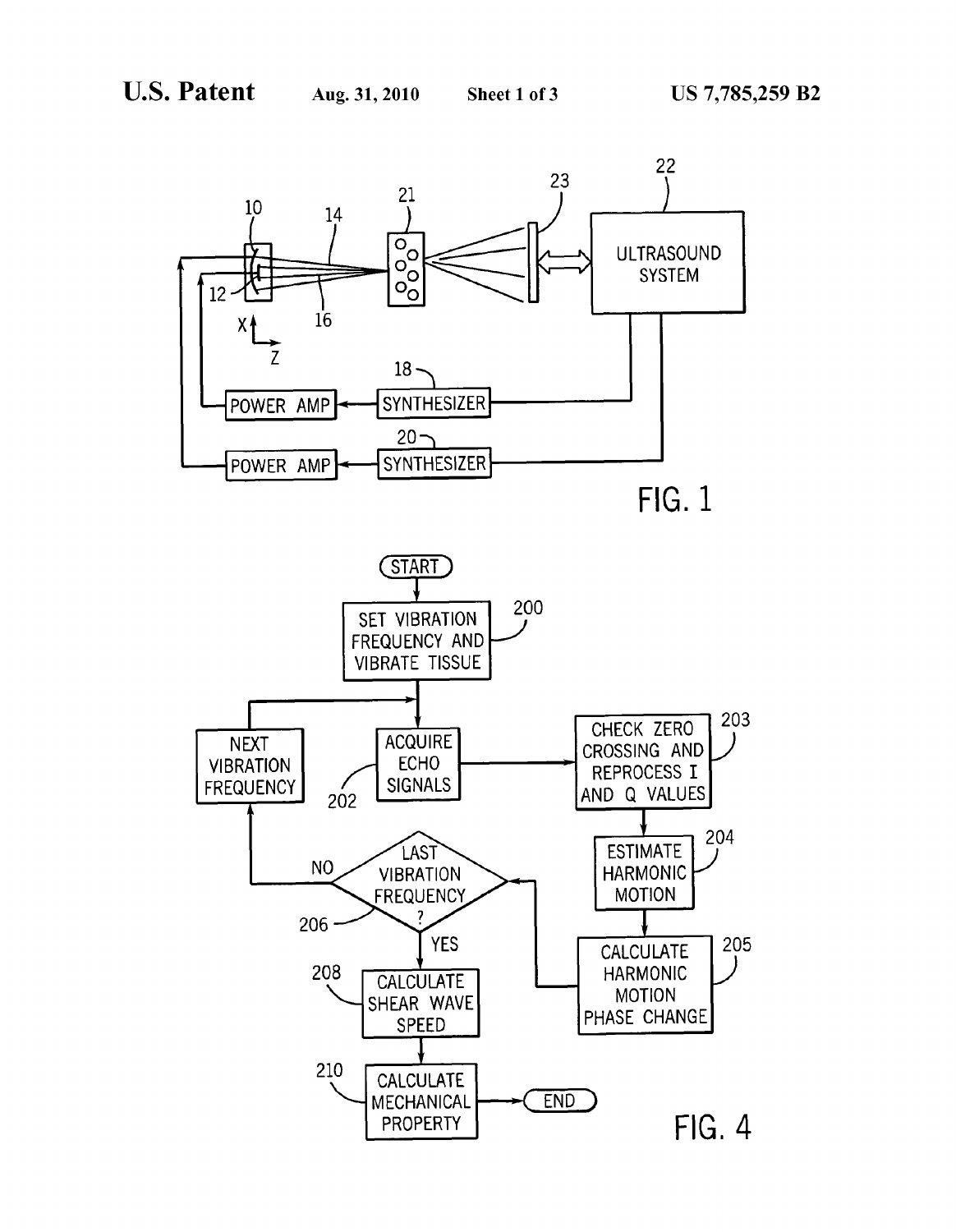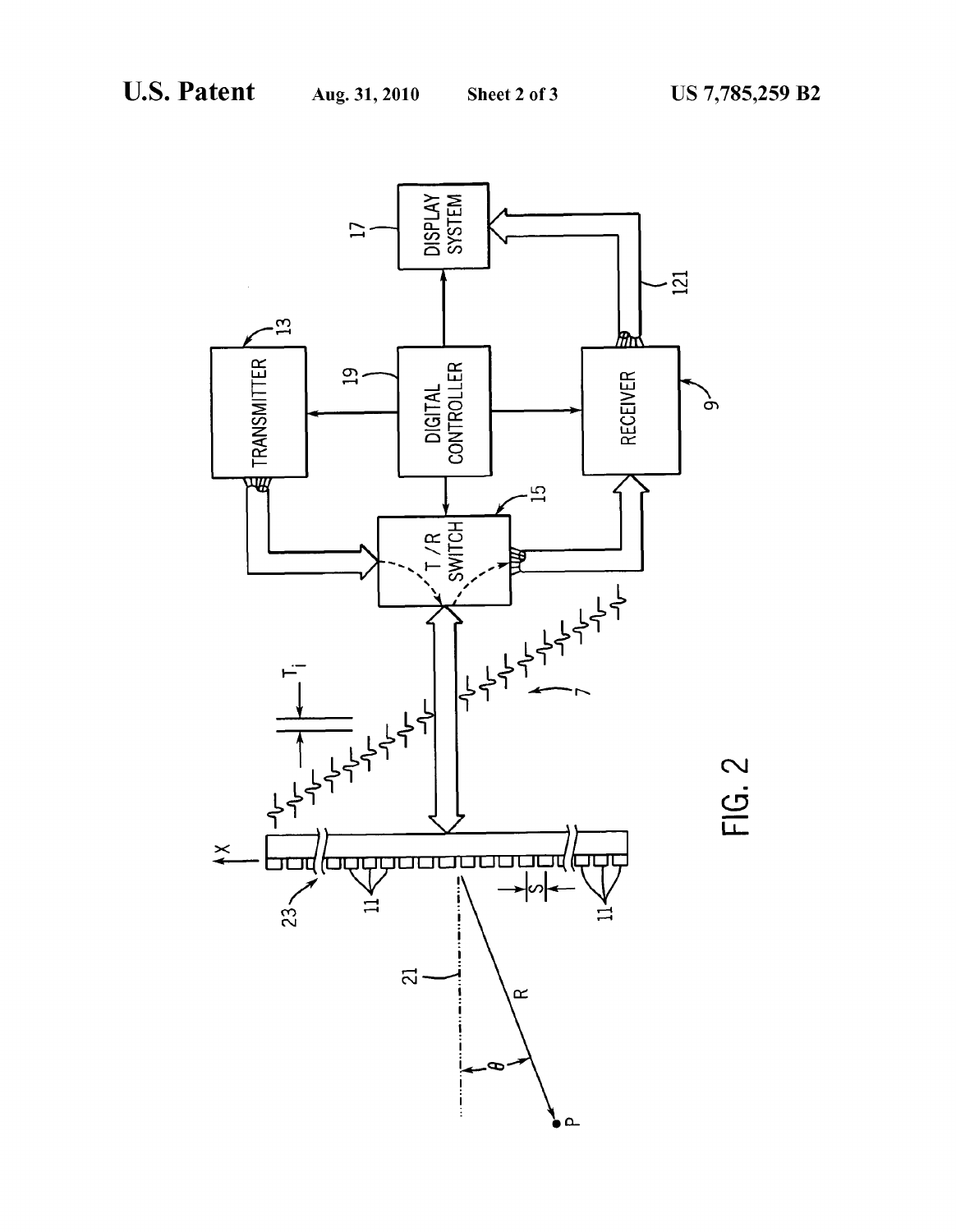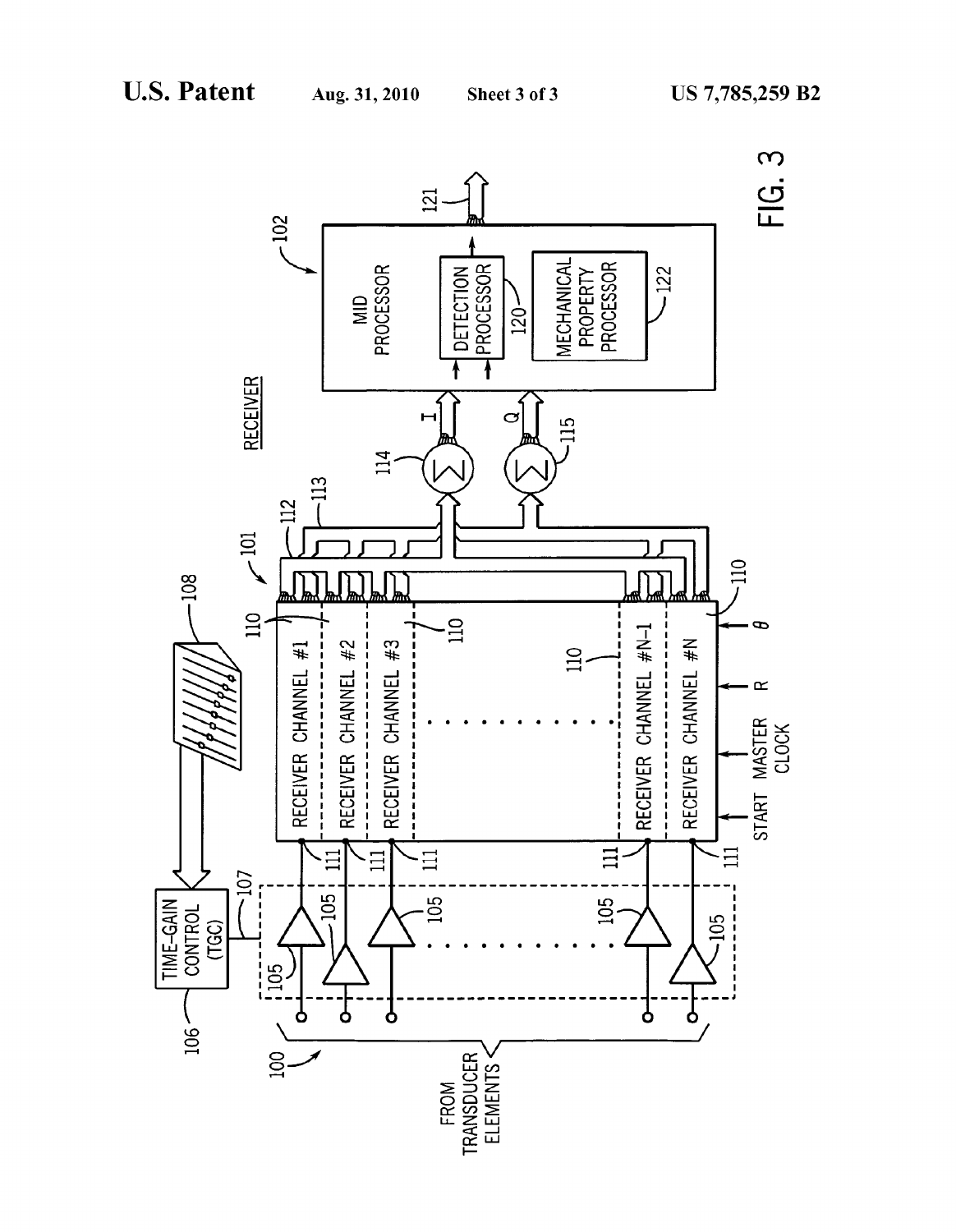$\overline{\mathbf{S}}$ 

 $10$ 

20

### DETECTION OF MOTION IN VIBRO-ACOUSTOGRAPHY

### CROSS-REFERENCE TO RELATED APPLICATIONS

This application claims the benefit of U.S. Provisional patent application Ser. No. 60/508,371 filed on Oct. 3, 2003 and entitled "Motion Detection For Vibroacoustography".

### STATEMENT REGARDING FEDERALLY SPONSORED RESEARCH

This invention Was made With government support under Grant No. EB002640 awarded by the National Institutes of 15 Health National Institute of Biomedical Imaging and Bioengineering. The government has certain rights in this invention.

### BACKGROUND OF THE INVENTION

The field of the invention is coherent imaging using vibratory energy, such as ultrasound and, in particular, vibro acoustography.

There are a number of modes in which ultrasound can be  $_{25}$ used to produce images of objects. The ultrasound transmitter may be placed on one side of the object and the sound trans mitted through the object to the ultrasound receiver placed on the other side ("transmission mode"). With transmission mode methods, an image may be produced in which the 30 brightness of each pixel is a function of the amplitude of the ultrasound that reaches the receiver ("attenuation" mode), or the brightness of each pixel is a function of the time required for the sound to reach the receiver ("time-of-flight" or "speed of sound" mode). In the alternative, the receiver may be  $35$ positioned on the same side of the object as the transmitter and an image may be produced in Which the brightness of each pixel is a function of the amplitude or time-of-flight of the ultrasound reflected from the object back to the receiver ("refraction", "backscatter" or "echo" mode). 40

There are a number of well known backscatter methods for acquiring ultrasound data. In the so-called "A-scan" method, an ultrasound pulse is directed into the object by the trans ducer and the amplitude of the reflected sound is recorded over a period of time. The amplitude of the echo signal is 45 proportional to the scattering strength of the refractors in the object and the time delay is proportional to the range of the refractors from the transducer. In the so-called "B-scan" method, the transducer transmits a series of ultrasonic pulses as it is scanned across the object along a single axis of motion. 50 The resulting echo signals are recorded as With the A-scan method and either their amplitude or time delay is used to modulate the brightness of pixels on a display. With the B-scan method, enough data are acquired from Which an image of the refractors can be reconstructed.

Ultrasonic transducers for medical applications are con structed from one or more piezoelectric elements sandwiched betWeen a pair of electrodes. Such pieZoelectric elements are typically constructed of lead Zirconate titanate (PZT), poly vinylidene difluoride (PVDF), or PZT ceramic/polymer com- 60 posite. The electrodes are connected to a voltage source, and when a voltage is applied, the piezoelectric elements change in size at a frequency corresponding to that of the applied voltage. When a voltage pulse is applied, the pieZoelectric element emits an ultrasonic Wave into the media to Which it is 65 coupled at the frequencies contained in the excitation pulse. Conversely, When an ultrasonic Wave strikes the pieZoelectric

element, the element produces a corresponding voltage across its electrodes. Typically, the front of the element is covered With an acoustic matching layer that improves the coupling With the media in Which the ultrasonic Waves propa gate. In addition, a backing material is disposed to the rear of the pieZoelectric element to absorb ultrasonic Waves that emerge from the back side of the element so that they do not interfere. A number of such ultrasonic transducer construc tions are disclosed in US. Pat. Nos. 4,217,684; 4,425,525; 4,441,503; 4,470,305 and 4,569,231.

When used for ultrasound imaging, the transducer typi cally has a number of pieZoelectric elements arranged in an array and driven with separate voltages (apodizing). By controlling the time delay (or phase) and amplitude of the applied voltages, the ultrasonic Waves produced by the pieZoelectric elements (transmission mode) combine to produce a net ultra sonic Wave focused at a selected point. By controlling the time delay and amplitude of the applied voltages, this focal point can be moved in a plane to scan the subject.

The same principles apply When the transducer is employed to receive the reflected sound (receiver mode). That is, the voltages produced at the transducer elements in the array are summed together such that the net signal is indica tive of the sound reflected from a single focal point in the subject. As With the transmission mode, this focused recep tion of the ultrasonic energy is achieved by imparting separate time delay (and/or phase shifts) and gains to the signal from each transducer array element.

This form of ultrasonic imaging is referred to as "phased array sector scanning", or "PASS". Such a scan is comprised of a series of measurements in Which the steered ultrasonic Wave is transmitted, the system switches to receive mode after a short time interval, and the reflected ultrasonic wave is received and stored. Typically, the transmission and reception are steered in the same direction  $(\theta)$  during each measurement to acquire data from a series of points along a scan line. The receiver is dynamically focused at a succession of ranges (R) along the scan line as the reflected ultrasonic waves are received. The time required to conduct the entire scan is a function of the time required to make each measurement and the number of measurements required to cover the entire region of interest at the desired resolution and signal-to-noise ratio. For example, a total of 128 scan lines may be acquired over a 90° sector, with each scan line being steered in increments of 0.70. A number of such ultrasonic imaging systems are disclosed in US. Pat. Nos. 4,155,258; 4,155,260; 4,154, 113; 4,155,259; 4,180,790; 4,470,303; 4,662,223; 4,669,314 and 4,809,184.

55 the "stiffness" of the tissue at different frequencies can be Vibro-acoustography is an elasticity modality that vibrates tissue using ultrasound radiation force. The radiation force is generated by focusing tWo ultrasound beams on the object. These two ultrasound beams have slightly different frequencies and the tissue at the focal point vibrates at the difference frequency. The vibration frequency can be easily changed and measured. The tissue is scanned in a raster manner and its acoustic emission is detected by a hydrophone. The acquired emission data may be processed to reconstruct an image, Which is related to the stiffness of the tissue. The details of the vibro-acoustography is described in U.S. Pat. No. 5,903,516 entitled "Acoustic force generator for detection, imaging and information transmission using the beat signal of multiple intersecting sonic beams" and US. Pat. No. 5,991,239 entitled "Confocal acoustic force generator".

A method Was recently proposed to solve for the complex stiffness of a homogeneous medium or an artery by measur ing shear Wave speed dispersion. An oscillatory radiation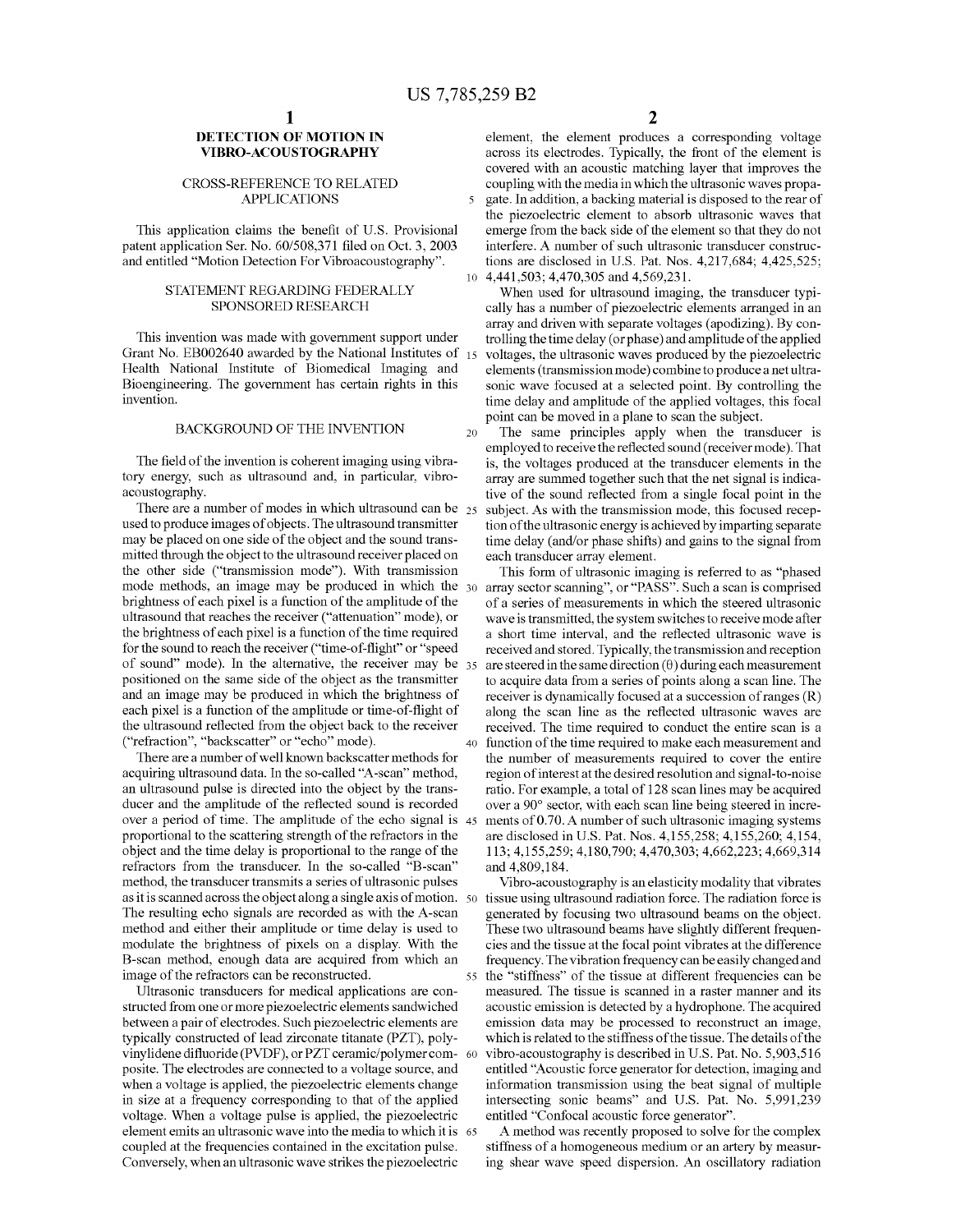15

force is applied to the subject using vibro-acoustography to generate shear Waves of various frequencies. The speed of these shear Waves is measured from shifts in phase detected over the distance propagated. Measurements of shear Wave speed at multiple frequencies are then fit with appropriate 5 theoretical models to solve for the shear elasticity and viscos ity of the object as described in Ph.D. Thesis: Direct Methods for Dynamic Elastography Reconstruction: Optimal Inver sion of the Interior Helmholtz Problem, Travis Oliphant, Ph.D. May 2001 and Ph.D. Thesis: Shear Property Charac terization of Viscoelastic Media Using Vibrations Induced by Ultrasound Radiation, Shigao Chen, Ph.D. June 2002). Although the results are very promising, detection of the shear Wave is achieved by an optical method, Which limits its medical application because soft tissues are opaque.

### SUMMARY OF THE INVENTION

The present invention is a vibro-acoustic system for mea suring mechanical properties of opaque subjects such as tis-  $_{20}$ sue Which includes an acoustic force generator that imparts harmonic motion to the subject at a prescribed frequency, an ultrasonic system for interrogating points in the subject With ultrasonic pulses and receiving echo signals therefrom Which indicate the amplitude and phase of the harmonic motion at  $_{25}$ the points. The echo signals are processed to extract the harmonic motion phase information, and from this a mechanical property of the subject is calculated.

A more specific aspect of the invention is the method used to estimate the harmonic phase information in the echo sig- $_{30}$ nals. The echo signals are quadrature detected and the arct angent of the ratio of the Q and I components acquired at each point are calculated to produce a measured harmonic signal in sloW time. The desired harmonic signal is modeled by a differential equation and the phase and amplitude parameters 35 in this model are recursively estimated in a Kalman filter until the mean square error between the model and the measured harmonic signal is minimized.

The foregoing and other objects and advantages of the invention Will appear from the folloWing description. In the 40 Where c is the sound speed in the tissue. description, reference is made to the accompanying drawings which form a part hereof, and in which there is shown by way of illustration a preferred embodiment of the invention. Such embodiment does not necessarily represent the full scope of the invention, hoWever, and reference is made therefore to the 45 claims herein for interpreting the scope of the invention.

### BRIEF DESCRIPTION OF THE DRAWINGS

FIG. 1 is a block diagram of a vibro-acoustic system which  $\,$   $_{50}$ employs the present invention;

FIG. 2 is a block diagram of an ultrasound imaging system used in the system of FIG. 1;

FIG. 3 is a block diagram of a receiver Which forms part of the ultrasound imaging system of FIG. 1;

FIG. 4 is a How chart of the steps performed by a mid processor Which forms part of the receiver of FIG. 3.

### GENERAL DESCRIPTION OF THE INVENTION

The present invention is a vibro-acoustic system for mea suring the mechanical properties of opaque subjects such as tissue. Where the subject tissue is buried deeply beneath other tissue, optical methods for measuring the very small har monic motions of the subject tissue cannot be used. This 65 problem is solved by employing an ultrasonic imaging sys tem that interrogates the subject tissue With a pulsed ultra

sound beam and examines the resulting echo signals to mea sure the phase and amplitude of the harmonic motion imparted to the subject tissue. The challenge is to extract this information from the echo signals Where the amplitude of the harmonic motion is at the submicron level.

The displacement of a point in harmonic motion of tissues can be represented in the form of,

$$
D(t)=D_0\sin(\omega_s t+\phi_s)
$$
 (1)

 $10$  The velocity of the motion is:

$$
v(t) = \frac{d D(t)}{dt} = v_0 \cos(\omega_s t + \phi_s)
$$
 (2)

where  $v_0=D_0\omega_s$ .

When a pulse echo ultrasound system is focused on the tissue motion, the tissue motion is represented in the echo signals as oscillatory Doppler shifts in the received signals.

$$
(t_f, t_s) = A(t_f, t_s) \cos\left(\int \left(\omega_f + \frac{2v(t)}{c}\omega_f \cos\theta\right) dt\right)
$$
  
=  $A(t_f, t_s) \cos(\omega_f t_f + \phi_f + \beta \sin(\omega_s t_s + \phi_s))$  (3)

where  $t_f$  is fast time representing depth,  $t_s$  is slow time representing repetitive pulses,  $\omega_f$  is transmitting center frequency,  $\omega_s$  is the tissue vibration frequency,  $\phi_s$  is the tissue vibration phase, and  $\theta$  is an angle between the ultrasound beam and direction of tissue motion. The modulation index is:

$$
\beta = \frac{2v_0 \omega_f \cos(\theta)}{\omega_s c} \tag{4}
$$

With quadrature demodulation of the received echo signal, We have in-phase and quadrature terms:

$$
I(t_f t_s) = A(t_f t_s) \cos(\beta \sin(\omega_s t_s + \phi_s) + \phi_f + \phi_0) \tag{5}
$$

$$
Q(t_{\rho}t_s) = -A(t_{\rho}t_s)\sin(\beta\sin(\omega_s t_s + \phi_s) + \phi_f + \phi_0)
$$
\n<sup>(6)</sup>

where  $\phi_0$  is a constant phase added during the quadrature demodulation to maintain  $I(t<sub>g</sub>t<sub>s</sub>)$  to be either all positive or all negative in sloW time at a location. Thus,

$$
s(t_f t_s) = -\tan^{-1}(Q(t_f t_s) / I(t_f t_s))\tag{7}
$$

$$
y(t_s) = s(t_f t_s) - \overline{s}(t_f t_s) = \beta \sin(\omega_s t_s + \phi_s)
$$
\n(8)

where  $\overline{s}(t_{\beta}t_s)$  is a mean value of  $s(t_{\beta}t_s)$  in slow time. If the sampling frequency in fast time is high,  $I(t<sub>6</sub>t<sub>s</sub>)$  and  $Q(t<sub>6</sub>t<sub>s</sub>)$  can be averaged With a limited length in fast time to reduce noise before  $s(t<sub>6</sub>t<sub>s</sub>)$  is calculated.

A bandpass filter (BPF) centered at the vibration frequency can improve  $y(t_s)$  by reducing noise and distortions.

The amplitude can be directly estimated from  $y(t_s)$ ,

$$
\beta = \sqrt{2}\sigma_{\gamma} \tag{9}
$$

where  $\sigma_v$  is a standard deviation of y(t<sub>s</sub>).

55

60

The phase and amplitude in Equation (8) can be directly obtained by another quadrature demodulation at the vibration frequency in the direction of the slow time,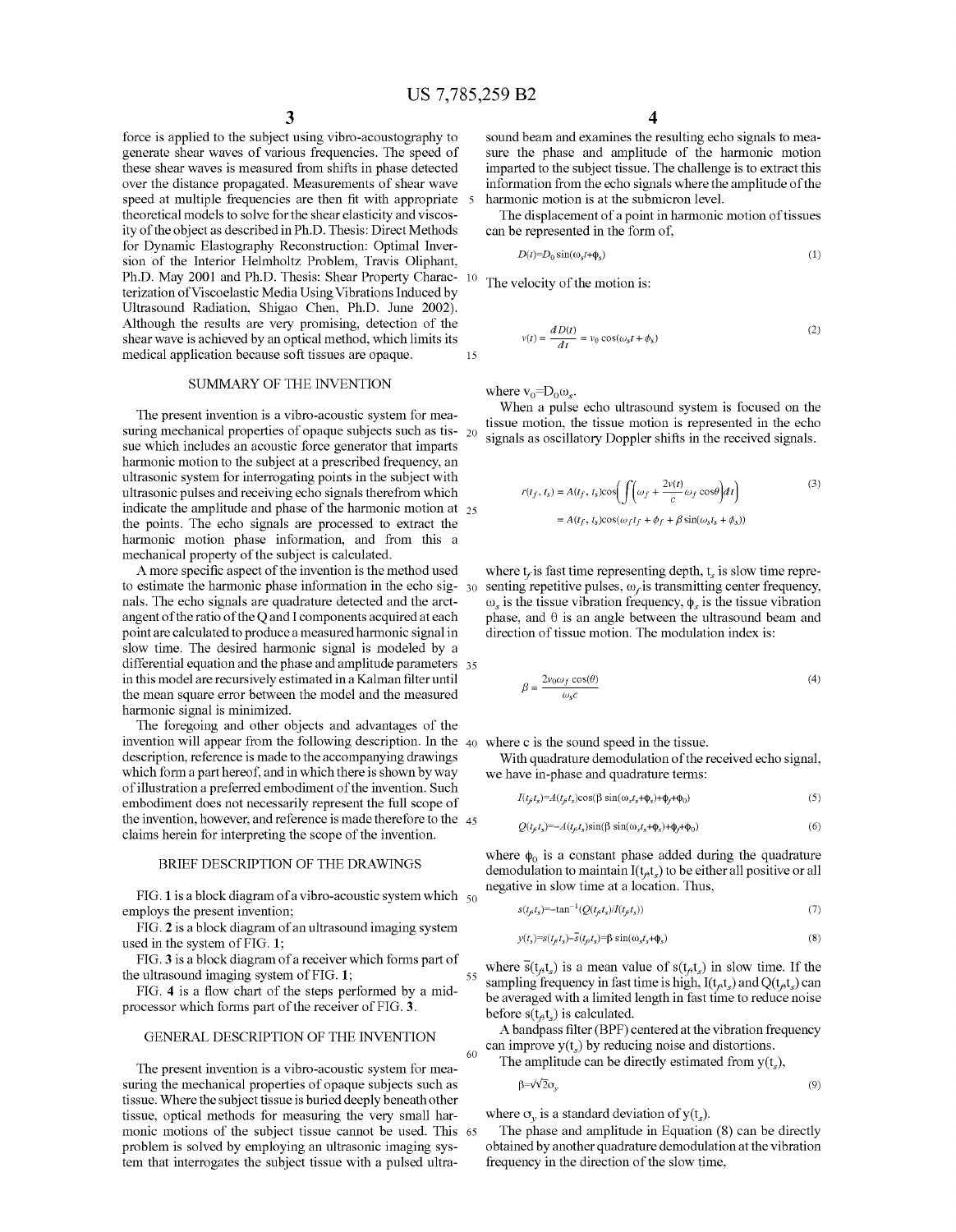$(11)$ 

35

40

45

50

55

 $I(t_s)=\beta \cos(\phi_s)$  (10)

5

 $Q(t_s) = \beta \sin(\phi_s)$ 

 $\beta(t_s) = \sqrt{I^2(t_s) + Q^2(t_s)}$  $(12) - 5$ 

$$
\Phi_s(t_s) = \alpha \tan(Q(t_s)/I(t_s) \tag{13}
$$

The amplitude of the oscillatory Doppler shifts can also be directly measured by applying a turbulence estimation method to the r( $t<sub>g</sub>t<sub>s</sub>$ ) to estimate the variance of motion veloc-  $10$ ity.

In practice, the data Will be noisy and have a stochastic nature. Therefore, a Kalman filter process is employed to recursively estimate the phase and amplitude. As described by R. G. BroWn and P. Y. C. HWang in "Introduction To 15 Random Signals And Applied Kalman Filtering", 3<sup>rd</sup> Edition, John Wily  $\&$  sons, 1997, a Kalman filter is a numerical method used to track a time-varying signal in the presence of noise. If the signal can be characterized by some number of parameters that vary slowly with time, then Kalman filtering can be used to tell how incoming raw measurements should 20 be processed to best estimate those parameters as a function of time. In this application, a Kalman filter extracts the desired harmonic motion from random and noisy measure ment data with known vibration frequency and unknown <sup>25</sup> vibration amplitude and phase. Equation (8) can be repre sented by a  $2^{nd}$  order differential equation,

$$
\frac{d^2 y(t_s)}{dt_s^2} + \omega_s^2 y(t_s) = 0
$$
\n(14) 30

which can be transformed to a  $2^{nd}$  order state space form:

$$
\begin{bmatrix} x_k & (1) \\ x_k & (2) \end{bmatrix} = \begin{bmatrix} 1 & 0 \\ 0 & 1 \end{bmatrix} \begin{bmatrix} x_k & (1) \\ x_k & (2) \end{bmatrix} \text{ or } x_k = \Phi x_k \,. \tag{15}
$$

The measurement equation is:

$$
y(t_s) = \beta \sin(\omega_s t_s) \cos \phi_s + \beta \cos(\omega_s t_s) \sin \phi_s
$$
  
\n
$$
= [\sin(\omega_s t_s), \cos(\omega_s t_s)][\beta \cos \phi_s, \beta \sin \phi_s]^T
$$
  
\n
$$
y(k) = [h_k (1), h_k (2)][x_k (1), x_k (2)]^T \text{ or,}
$$
  
\n
$$
y(k) = H_k x_k + n(k)
$$

where  $t_s = k/f_{PRF}$  and n(k) is a white noise sequence having a variance R.  $f_{PRF}$  is the pulse repetition frequency. Thus the amplitude and phase parameters of the desired harmonic sig nal can be found:

$$
\beta(k) = \sqrt{x_k^2(1) + x_k^2(2)}
$$

 $\phi_s(k) = \tan^{-1}(x_k(2)/x_k(1))$ (17)

The estimation  $x(k)$  for  $x(k)$  is given by minimizing the 60 mean square error:

$$
P_k = E[(x_k - \hat{x}_k)(x_k - \hat{x}_k)^T] \tag{18}
$$

The estimated state variables in the final steps of Kalman filtering are averaged for the amplitude and phase. The filter-  $65$ ing steps are listed below:

1. Initializing:

$$
6
$$

 $P_1^- = R, \hat{x}_1^- = E[x_1]$ 

 $(19)$ 

 $(28)$ 

2. Calculating Kalman gain at  $k^{th}$  step:

$$
G_k = P_k^{-1} H_k^{-1} (H_k P_k^{-1} H_k^{-1} + R)^{-1}
$$
\n<sup>(20)</sup>

3. Updating the state estimation:

$$
\hat{x}_k = \hat{x}_{k-1} + G_k(y(k) - H_k \hat{x}_{k-1})
$$
\n(21)

### 4. Calculating the error covariance matrix:

$$
P_k = (I - G_k H_k) P_k \tag{22}
$$

5. Project ahead:

$$
\hat{x}_{k+1} = \Phi_k \hat{x}_k \tag{23}
$$

$$
P_{k+1} = \Phi_k P_k \Phi_k^T + Q \tag{24}
$$

where Q is zero in this application and P is an estimation error covariance matrix that describes the estimation accuracy.

The error covariance matrix provide by the Kalman filter is:

$$
P = E[(x - \hat{x})(x - \hat{x})] = \begin{pmatrix} \sigma_{xI}^2 & \sigma_{x2xI} \\ \sigma_{xIx2} & \sigma_{x2}^2 \end{pmatrix}
$$
 (25)

Where the diagonal elements represent variance of estimation errors for  $x_1$  and  $x_2$ .

$$
x_1 = \beta \cos \phi_s \tag{26}
$$

$$
x_2 = \beta \sin \phi_s. \tag{27}
$$

The relations between the state variables and the amplitude  $\beta$  and estimated phase  $\phi_s$  of the harmonic motion are,

$$
\overline{a} = \overline{a}
$$

$$
\hat{\beta} = \sqrt{x_1^2 + x_2^2} \tag{20}
$$

$$
\hat{\phi}_s = a \tan \frac{x_2}{x_1} \tag{29}
$$

If y=f(x<sub>1</sub>,x<sub>2</sub>) and  $\sigma_{x1}$ ,  $\sigma_{x2}$  are given, then the variance of y is,

$$
\sigma_y = \sqrt{\left(\frac{\partial f}{\partial x_1}\right)^2 \sigma_{xI}^2 + \left(\frac{\partial f}{\partial x_2}\right)^2 \sigma_{x2}^2}
$$
\n(30)

For 
$$
\sigma_{\beta}
$$
:  $f = \sqrt{x_1^2 + x_2^2}$ 

$$
\frac{\partial f}{\partial x_1} = \frac{\partial \sqrt{x_1^2 + x_2^2}}{\partial x_1} = \frac{1}{2} \left( \frac{1}{\sqrt{x_1^2 + x_2^2}} \right) 2x_1 = \frac{x_1}{\sqrt{x_1^2 + x_2^2}}
$$
(31)

$$
\frac{\partial f}{\partial x_2} = \frac{\partial \sqrt{x_1^2 + x_2^2}}{\partial x_2} = \frac{1}{2} \left( \frac{1}{\sqrt{x_1^2 + x_2^2}} \right) 2x_2 = \frac{x_2}{\sqrt{x_1^2 + x_2^2}}.
$$
\n(32)

Therefore, the standard deviation of estimation errors of amplitude estimates is: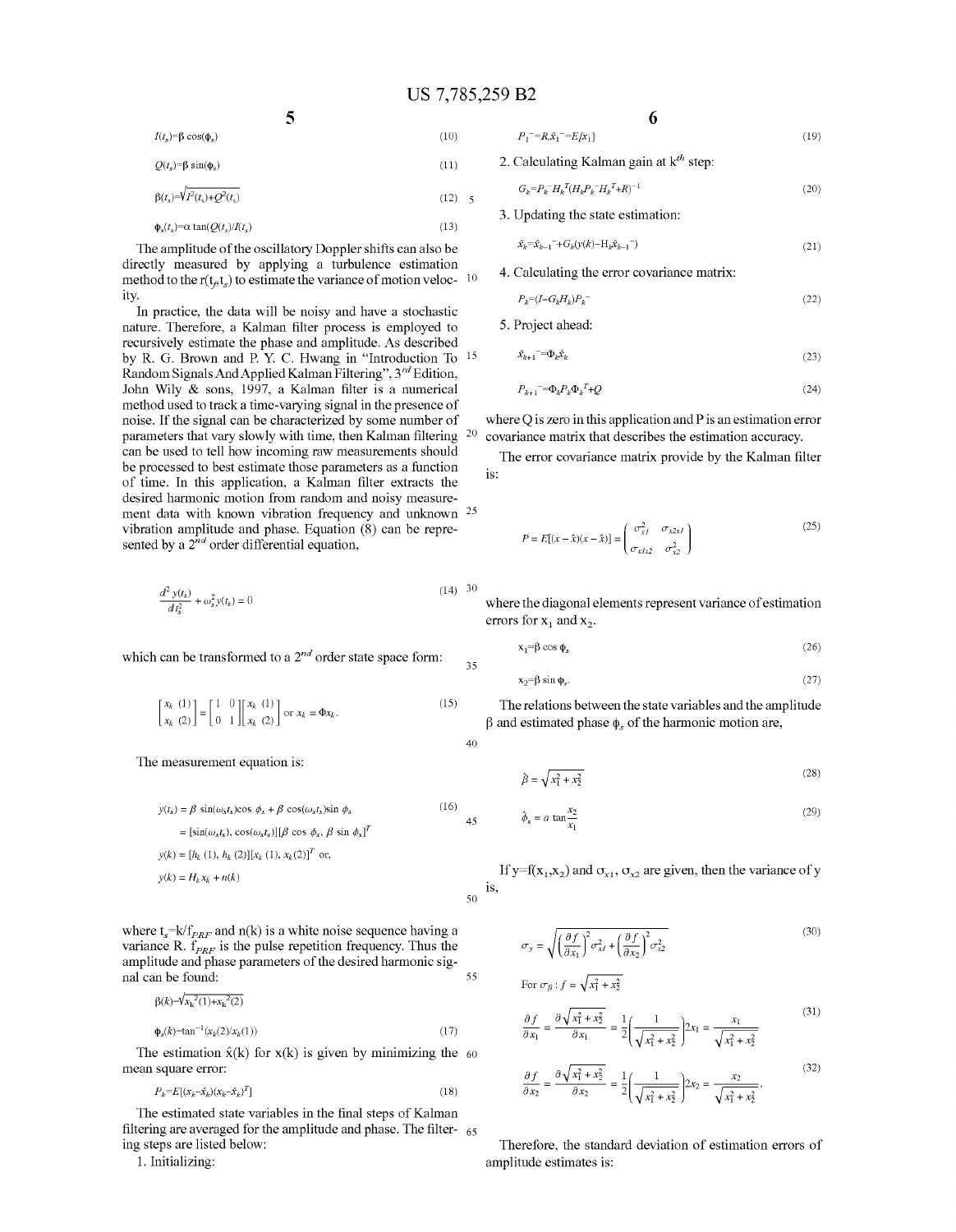$(33)$ 

45

$$
\sigma_{\beta} = \sqrt{\left(\frac{\partial f}{\partial x_1}\right)^2 \sigma_{xI}^2 + \left(\frac{\partial f}{\partial x_2}\right)^2 \sigma_{x2}^2}
$$
  
= 
$$
\sqrt{\left(\frac{x_1}{\sqrt{x_1^2 + x_2^2}}\right)^2 \sigma_{xI}^2 + \left(\frac{x_2}{\sqrt{x_1^2 + x_2^2}}\right)^2 \sigma_{x2}^2}
$$
  
= 
$$
\sqrt{\frac{x_1^2 \sigma_{xI}^2 + x_2^2 \sigma_{x2}^2}{x_1^2 + x_2^2}}
$$

For  $\sigma_{\phi s}$ :  $f = a \tan(\frac{x_2}{x_1})$ 

$$
\frac{\partial f}{\partial x_1} = \frac{1}{1 + \left(\frac{x_2}{x_1}\right)^2} \left(-\frac{x_2}{x_1^2}\right) = -\frac{x_2}{x_1^2 + x_2^2} \tag{34}
$$

$$
\frac{\partial f}{\partial x_2} = \frac{1}{1 + \left(\frac{x_2}{x}\right)^2} \left(\frac{1}{x_1}\right) = \frac{x_1}{x_1^2 + x_2^2} \tag{35}
$$

$$
\mathcal{F}_{\phi s} = \sqrt{\left(\frac{\partial f}{\partial x_1}\right)^2 \sigma_{xI}^2 + \left(\frac{\partial f}{\partial x_2}\right)^2 \sigma_{x2}^2}
$$
\n
$$
= \sqrt{\left(-\frac{x_2}{x_1^2 + x_2^2}\right)^2 \sigma_{xI}^2 + \left(\frac{x_1}{x_1^2 + x_2^2}\right)^2 \sigma_{x2}^2}
$$
\n
$$
= \sqrt{\frac{x_2^2 \sigma_{xI}^2 + x_1^2 \sigma_{x2}^2}{(x_1^2 + x_2^2)^2}}
$$
\n
$$
= \frac{\sqrt{x_2^2 \sigma_{xI}^2 + x_1^2 \sigma_{x2}^2}}{x_1^2 + x_2^2}
$$
\n(36)

The above equation is for the standard deviation of estima tion errors of phase estimates. Thus, the Kalman filter also provides a measure of estimation quality.

The above method can be applied to estimate phase  $\phi_s$  of tissue vibration propagating over a known distance  $\Delta r$ . Then, the shear Wave speed can be estimated using the phase change  $Δφ<sub>s</sub> over Δr$ :

$$
c_s = \omega_s \Delta r / \Delta \phi_s \tag{37}
$$

Which can be used to characterize elasticity and viscosity of the artery.

### DETAILED DESCRIPTION OF THE PREFERRED EMBODIMENT

Referring particularly to FIG. 1, a vibro-acoustography  $_{50}$ system Which employs the present invention employs an ultrasonic transducer having tWo elements 10 and 12 Which produce tWo focused beams 14 and 16 that cross each other at their focal points as described in U.S. Pat. No. 5,991,239. The elements 10 and 12 are driven by respective continuous wave  $\frac{55}{100}$ synthesizers 18 and 20 at ultrasonic frequencies  $\omega_1$  and  $\omega_2$ that differ by a desired beat frequency. The two focused beams 14 and 16 are aimed at target tissue 21 Which is to be measured, and in response, the target tissue vibrates, or oscil lates, at the difference frequency. These elements thus serve  $_{60}$ as a force generator Which oscillates the target tissues 21 at a prescribed beat frequency.

The vibrations of the target tissue 21 are measured by an ultrasound system 22. As Will be described in more detail below, the ultrasound system 22 drives an ultrasonic trans- 65 ducer 23 to apply a focused ultrasound beam to the target tissue 21 and to receive the echo signal reflected by the target

tissue 21. The phase and amplitude of these echo signals are processed as described beloW to measure mechanical proper ties of the target tissue 21.

20 receiver 9. The separate echo signals from each transducer Referring particularly to FIG. 2, a transducer array 23 is comprised of a plurality of separately driven elements 11 which each produce a burst of ultrasonic energy when energized by a pulse produced by a transmitter 13. The ultrasonic energy reflected back to the transducer array 23 from the subject under study is converted to an electrical signal by each 10 transducer element 11 and applied separately to a receiver 9 through a set of sWitches 15. The transmitter 13, receiver 9 and the switches 15 are operated under the control of a digital controller 19 responsive to the commands input by the human operator. A complete scan is performed by acquiring a series of echoes in Which the sWitches 15 are set to their transmit position, the transmitter 13 is gated on momentarily to ener gize each transducer element  $11$ , the switches  $15$  are then set to their receive position, and the subsequent echo signals produced by each transducer element 11 are applied to the element 11 are combined in the receiver 9 to produce a single echo signal Which is employed to produce a line in an image on a display system 17.

25 the ultrasonic energy produced is directed, or steered, in a 30 tive pulses 20 that are applied to successive transducer ele 35 The transmitter 13 drives the transducer array 23 such that beam. A B-scan can therefore be performed by moving this beam through a set of angles from point-to-point rather than physically moving the transducer array 23. To accomplish this the transmitter 13 imparts a time delay (Ti) to the respec ments 11. If the time delay is zero (Ti=0), all the transducer elements 11 are energized simultaneously and the resulting ultrasonic beam is directed along an axis 21 normal to the transducer face and originating from the center of the trans ducer array 23. As the time delay (Ti) is increased, the ultra sonic beam is directed doWnWard from the central axis 21 by an angle  $\theta$ .

40 changed in increments to steer the transmitted beam in a A sector scan is performed by progressively changing the time delays Ti in successive excitations. The angle  $\theta$  is thus succession of directions. When the direction of the beam is above the central axis 21, the timing of the pulses 7 is reversed.

Referring still to FIG. 2, the echo signals produced by each burst of ultrasonic energy emanate from reflecting objects located at successive positions (R) along the ultrasonic beam. These are sensed separately by each segment 11 of the trans ducer array 23 and a sample of the magnitude of the echo signal at a particular point in time represents the amount of reflection occurring at a specific range  $(R)$ . Due to the differences in the propagation paths betWeen a focal point P and each transducer element 11, however, these echo signals will not occur simultaneously and their amplitudes Will not be equal. The function of the receiver 9 is to amplify and demodulate these separate echo signals, impart the proper time delay to each and sum them together to provide a single echo signal Which accurately indicates the total ultrasonic energy reflected from each focal point P located at range R along the ultrasonic beam oriented at the angle  $\theta$ .

To simultaneously sum the electrical signals produced by the echoes from each transducer element 11, time delays are introduced into each separate transducer element channel of the receiver 9. In the case of the linear array 23, the delay introduced in each channel may be divided into two components, one component is referred to as a beam steering time delay, and the other component is referred to as a beam focusing time delay. The beam steering and beam focusing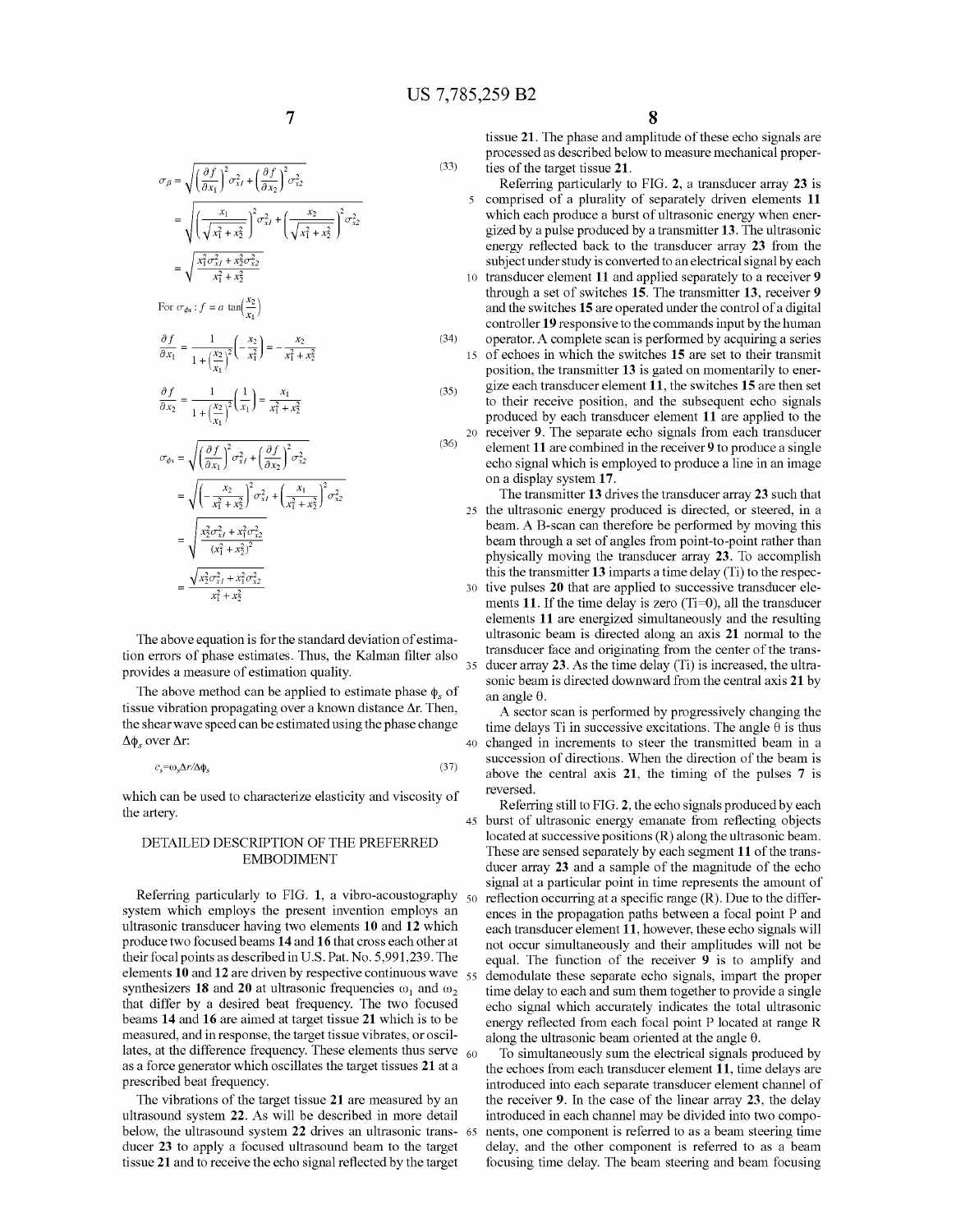30

time delays for reception are precisely the same delays (Ti) as the transmission delays described above. However, the focus ing time delay component introduced into each receiver chan nel is continuously changing during reception of the echo to provide dynamic focusing of the received beam at the range R from Which the echo signal emanates.

Under the direction of the digital controller 19, the receiver 9 provides delays during the scan such that the steering of the receiver 9 tracks With the direction of the beam steered by the transmitter 13 and it samples the echo signals at a succession 10 of ranges and provides the proper delays to dynamically focus at points P along the beam. Thus, each emission of an ultra sonic pulse results in the acquisition of a series of data points which represent the amount of reflected sound from a corresponding series of points P located along the ultrasonic beam. 15

By selecting proper time delays, echoes from multiple focused locations can be simultaneously received to measure vibration information from several points of the tissue. The limitation of the lateral resolution of the transducer for tWo closely located points can be improved by assigning different 20 transmitting codes for different locations.

The display system 17 receives the series of data points produced by the receiver 9 and converts the data to a form producing the desired image. For example, if an A-scan is desired, the magnitude of the series of data points is merely 25 graphed as a function of time. If a B-scan is desired, each data point in the series is used to control the brightness of a pixel in the image, and a scan comprised of a series of measure ments at successive steering angles  $(\theta)$  is performed to provide the data necessary for display of an image.

Referring particularly to FIG. 3, the receiver 9 is comprised of three sections: a time-gain control section 100, a beam forming section 101, and a mid processor 102. The time-gain control section  $100$  includes an amplifier  $105$  for each of the  $N=128$  receiver channels and a time-gain control circuit  $106.$  35 The input of each amplifier 105 is connected to a respective one of the transducer elements 11 to receive and amplify the echo signal which it receives. The amount of amplification provided by the amplifiers 105 is controlled through a control line 107 that is driven by the time-gain control circuit 106. As 40 is Well knoWn in the art, as the range of the echo signal increases, its amplitude is diminished. As a result, unless the echo signal emanating from more distant reflectors is amplified more than the echo signal from nearby reflectors, the brightness of the image diminishes rapidly as a function of 45 range  $(R)$ . This amplification is controlled by the operator Who manually sets TGC linear potentiometers 108 to values Which provide a relatively uniform brightness over the entire range of the sector scan. The time interval over Which the echo signal is acquired determines the range from which it ema- 50 nates, and this time interval is divided into by the TGC control circuit 106. The settings of the potentiometers are employed to set the gain of the amplifiers 105 during each of the respective time intervals so that the echo signal is amplified in ever increasing amounts over the acquisition time interval.

The beam forming section 101 of the receiver 9 includes  $N=128$  separate receiver channels 110. Each receiver channel 110 receives the analog echo signal from one of the TGC amplifiers 105 at an input 111, and it produces a stream of digitized output values on an I bus 112 and a Q bus 113. Each  $\sim$  60 of these I and Q values represents a sample of the echo signal envelope at a specific range  $(R)$ . These samples have been delayed in the manner described above such that When they are summed at summing points 114 and 115 With the I and Q samples from each of the other receiver channels 110, they 65 indicate the magnitude and phase of the echo signal reflected from a point P located at range R on the steered beam  $(\theta)$ .

For a more detailed description of the receiver 9, reference is made to U.S. Pat. No. 4,983,970 which issued on Jan. 8, 1991 and is entitled "Method And Apparatus for Digital Phase Array Imaging", and Which is incorporated herein by reference.

Referring still to FIG. 3, the mid processor section 102 receives the beam samples from the summing points 114 and 115. The I and Q values of eachbeam sample is a 16-bit digital number Which represents the in-phase and quadrature com ponents of the magnitude of the reflected sound from a point  $(R, \theta)$ . The mid processor 102 can perform a variety of calculations on these beam samples, Where choice is determined by the type of image to be reconstructed.

For example, a conventional ultrasound image may be produced by a detection processor 120 Which calculates the magnitude of the echo signal from its I and Q components:

 $M=\sqrt{V^2+O^2}$ .

The resulting magnitude values output at 121 to the display system 17 result in an image in Which the magnitude of the reflected echo at each image pixel is indicated.

The present invention is implemented by a mechanical property processor 122 Which forms part of the mid-proces sor 102. As Will be explained in detail beloW, this processor 102 receives the I and Q beam samples acquired during a sequence of measurements of the subject tissue 21 and calculates a mechanical property of the tissue 21.

Referring particularly to FIG. 4, the mechanical property processor 122 controls the measurements made by the ultra sound system 22, the force generator elements, and it processes the resulting echo signals I and Q to satisfy equations (5) and (6) and to calculate a mechanical property of the target tissues. Such target tissues may be, for example, an artery and the mechanical property may be stiffness. The first step as indicated by process block 200 is to set the beat frequency of the force generator and excite the target tissues 21 With the force generator. As indicated at process block 202 the ultra sound system 22 is then operated to acquire echo signals from the subject tissues at a series of points. When measuring an artery, for example, 100 echoes sampled at a 40 MHZ sample rate are acquired at each point, and 11 points spread evenly along 10 to 20 mm of the length of the artery are measured. Eight echo samples at the peak echo amplitude are used to obtain average I and Q values. As described above, it is necessary that all the I values remain either positive or nega tive in order to properly detect the harmonic signal. As indi cated at process block 203, the I values are checked and if a Zero crossing occurs, all the I and Q values are reprocessed to add a constant phase  $\phi_0$  as indicated above in equations (5) and (6). Phase is added until no Zero crossings are detected.

55 acquired I and Q echo samples. As described above there are As indicated at process block 204, the amplitude and phase of the tissue motion at each point is then estimated from the a number of different methods for accomplishing this, but in the preferred embodiment the arctangent of the ratio of the Q and I beam samples are calculated and the mean value is removed to obtain the harmonic motion in slow time as indicated above in Equations (7) and (8). The harmonic motion is modeled by a second order differential equation With random amplitude and phase and the known beat frequency. The amplitude and phase is then estimated in a recursive, Kalman filter process that minimizes the mean square error between the model and the measured tissue harmonic motion as indi cated above in equations  $(14)-(18)$ . As indicated by process block 205, the change in tissue oscillation phase as a function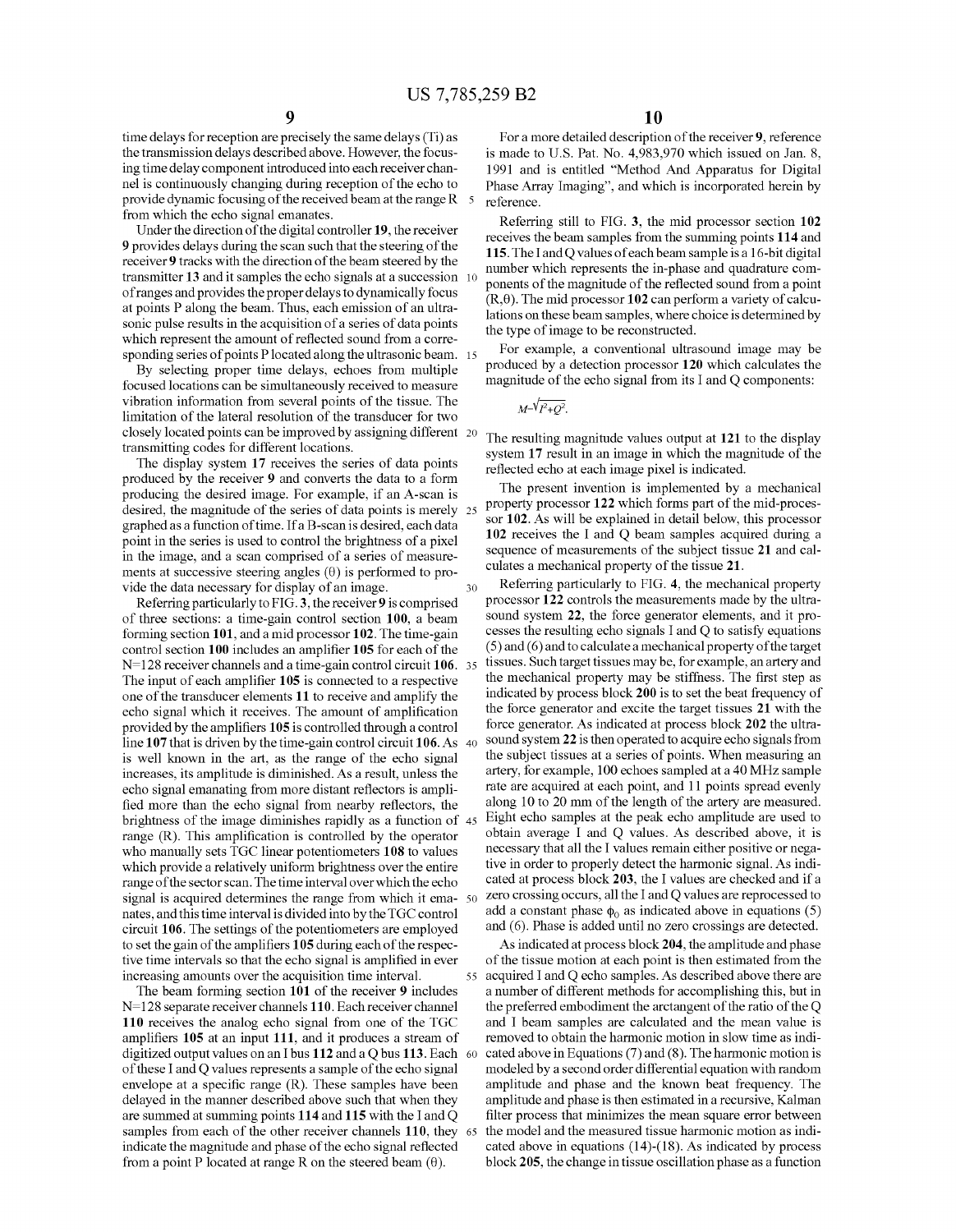of distance is then calculated for this beat frequency using the calculated phase values at the 11 points along the artery.

The above process is repeated for each of the prescribed beat frequencies. When used for measuring artery stiffness, vibration frequencies of 100, 200, 300, 400 and 500 Hz are  $5$ employed, and data acquisition continues until all frequen cies have been acquired as determined at decision block 206.

As indicated at process block 208, the next step is to cal culate the shear Wave speeds in the subject tissue 21 at the different beat frequencies. Linear regression is applied to the  $10$ l 1 phase changed measurements to yield a phase change over 10 mm distance along the artery. From this phase change over distance information, the shear Wave speed at each beat fre quency is estimated as described by equation (37).

As indicated at process block  $210$ , the final step is to  $15$ calculate a mechanical property of the tissue 21 from the shear Wave speed information. In the preferred embodiment the shear elasticity and viscosity of the tissue 21 is estimated from the set of shear Wave speeds. These mechanical proper ties indicate the stiffness of the artery Which is a valuable 20 clinical measurement. This calculation is based on shear Wave dispersion, and as described by S. Chen et al "Complex Stiff ness Quantification Using Ultrasound Stimulated Vibrometry", 2003 IEEE Ultrasonics Symposium 941-944, the shear wave speeds at multiple frequencies are fit with appropriate 25 theoretical models to solve for the shear elasticity and viscos ity.

While the analysis of the received echo signal is performed in the mid-processor section of an ultrasound receiver in the preferred embodiment described above, it should be apparent 30 that these functions can also be performed in a separate pro cessor or computer Workstation.

The invention claimed is:

- 1. A vibro-acoustic system Which comprises:
- a) a force generator for imparting harmonic motion to a 35 subject at a prescribed frequency, the harmonic motion propagating over a given distance;
- b) an ultrasonic system including:
- an ultrasonic transducer;
- a transmitter connected to the ultrasonic transducer and 40 being operable therewith to produce an ultrasonic beam Which repeatedly applies ultrasonic energy to each of a plurality of spaced apart prescribed points on the subject through Which the imparted harmonic motion propa gates; a receiver connected to the ultrasonic transducer and being 45
- operable therewith to receive from each of the spaced apart prescribed points a corresponding plurality of ultrasonic echoes; and
- c) a processor connected to receive the ultrasonic echoes 50 and including a Kalman filter which for each of the spaced apart prescribed points extracts from the corre sponding plurality of ultrasonic echoes an amplitude and a phase of the harmonic motion at that prescribed point, and Wherein the processor is operable to calculate a 55 mechanical property using the extracted information.

2. The system as recited in claim 1 in Which the receiver operates to produce quadrature I and Q signals from each plurality of ultrasound echoes and the Kalman filter receives the quadrature I and Q signals.

3. The system as recited in claim 1 in Which the subject is tissue and the mechanical property is complex stiffness.

- 4. A method for measuring a mechanical property of a subject, the steps comprising:
	- a) applying a force to the subject Which imparts harmonic 65 motion thereto at a prescribed frequency, the harmonic motion propagating over a given distance;
- b) sensing the harmonic motion at a plurality of spaced apart prescribed points on the subject, through Which the harmonic motion propagates, With an ultrasonic system that applies a pulsed ultrasonic beam to each prescribed point and receives a corresponding plurality of ultra sonic echo signals from each prescribed point;
- c) processing the corresponding plurality of ultrasonic echo signals to detect the harmonic motion at each of the prescribed points and to extract a phase of the harmonic motion at each of the prescribed points;
- d) calculating the mechanical property using the extracted phases.

5. The method as recited in claim 4, Wherein the subject is tissue.

6. The method as recited in claim 4, Wherein the mechani cal property is one of shear elasticity and viscosity.

7. The method as recited in claim 4 in Which step c) includes:

- i) demodulating the received ultrasonic echo signals to produce quadrature I and Q signals;
- ii) calculating the arctangent of the ratio of said I and Q signals; and
- iii) filtering the signal which results from step ii) with a Kalman filter to extract the phase of the harmonic motion therein at the prescribed frequency.

8. A method for measuring a mechanical property of a subject, the steps comprising:

- a) applying a force to the subject Which imparts harmonic motion thereto at a prescribed frequency;
- b) sensing the harmonic motion at a plurality of prescribed points on the subject With an ultrasonic system that repeatedly applies a pulsed ultrasonic beam to each pre scribed point and receives a corresponding plurality of ultrasonic echo signals from each prescribed point;
- c) processing the corresponding plurality of ultrasonic echo signals to detect the harmonic motion at each of the prescribed points and to extract a phase of the harmonic motion at each of the prescribed points;
- d) calculating a first shear wave speed using the extracted phases at the prescribed points;
- e) repeating steps a) through c) at a different prescribed frequency and calculating a second shear Wave speed using the extracted phases at the prescribed points at the different prescribed frequency; and
- f) calculating the mechanical property using the first wave speed and the second Wave speed.

9. The method as recited in claim 8 in Which the subject is tissue.

10. The method as recited in claim 8 Wherein step e) is repeated a plurality of times to calculate a plurality of corre sponding shear Wave speeds and the mechanical property is calculated using all the calculated shear Wave speeds.

11. The method as recited in claim 8 in Which the mechani cal property is one of shear elasticity and viscosity.

12. The method as recited in claim 8 in Which both shear elasticity and viscosity are calculated using the first wave speed and the second Wave speed.

 $_{60}$  c) include: 13. The method as recited in claim 8 in Which steps b) and

- i) demodulating received ultrasonic echo signals to pro duce quadrature I and Q signals;
- ii) calculating the arctangent of the ratio of said I and Q signals; and
- iii) filtering the signal which results from step ii) using a Kalman filter to extract a phase of the harmonic motion therein at the prescribed frequency.